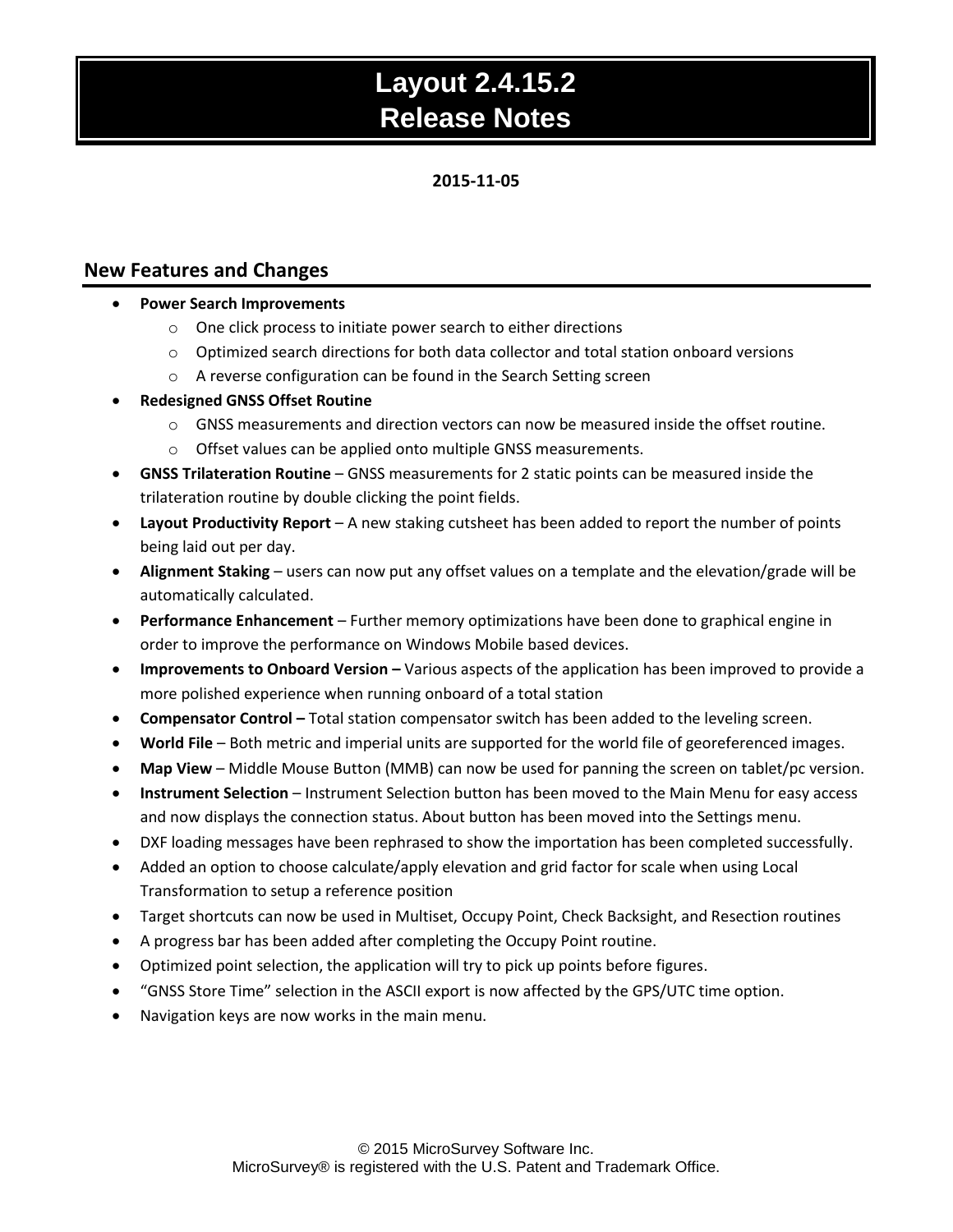# **Hardware Specific Updates**

## **ComNav** T300 – Added support for using the internal GSM modem

## **DT-Research**

DT391GS (Hemisphere) – Added support for Hemisphere P103/P303 variant of DT391GS GNSS tablet

## **FOIF**

A30 – Fixed an issue where the tilt/compass sensor calibration process can prematurely completes A30 – Removed beeping sound when messages from the receiver is getting delayed

## **Hemisphere** S320 – Improved update rate for reference information

 **Hi-Target** V60 – Added support for V60 GNSS receiver

#### **Handheld** Nautiz X8 – Memory improvements have been done to alleviate display issues with map view

 **Horizon** Kronos 500 – Added support for Kronos 500 GNSS receiver

#### **Geo-FENNEL** FGS1 – Added support for using the internal GSM modem

# **GENEQ**

SXPad – Added support for SXPad GIS Data Collector SXPro – Added support for SXPro GIS Data Collector SXBlue II+ – Added support for SXBlue II+ GPS receiver SXBlue III – Added support for SXBlue III GNSS receiver

**GeoMax**

Zoom 90 – Added support for ZOOM 90 robotic total station, including an onboard version Zenith 35 – Added support for Zenith 35 GNSS receiver, including Electronic Bubble feature Zenith 25 Pro – Turning on Post-Process Tagging option will no longer cause RINEX 3 logging to stop Changing EDM mode with Observation Toolbar lowered will no longer gives an error

#### **Juniper**

Allegro MX – Opening directories on this device will no longer display an error message

# **KOLIDA**

K5 PLUS – Added support for K5 PLUS GNSS receiver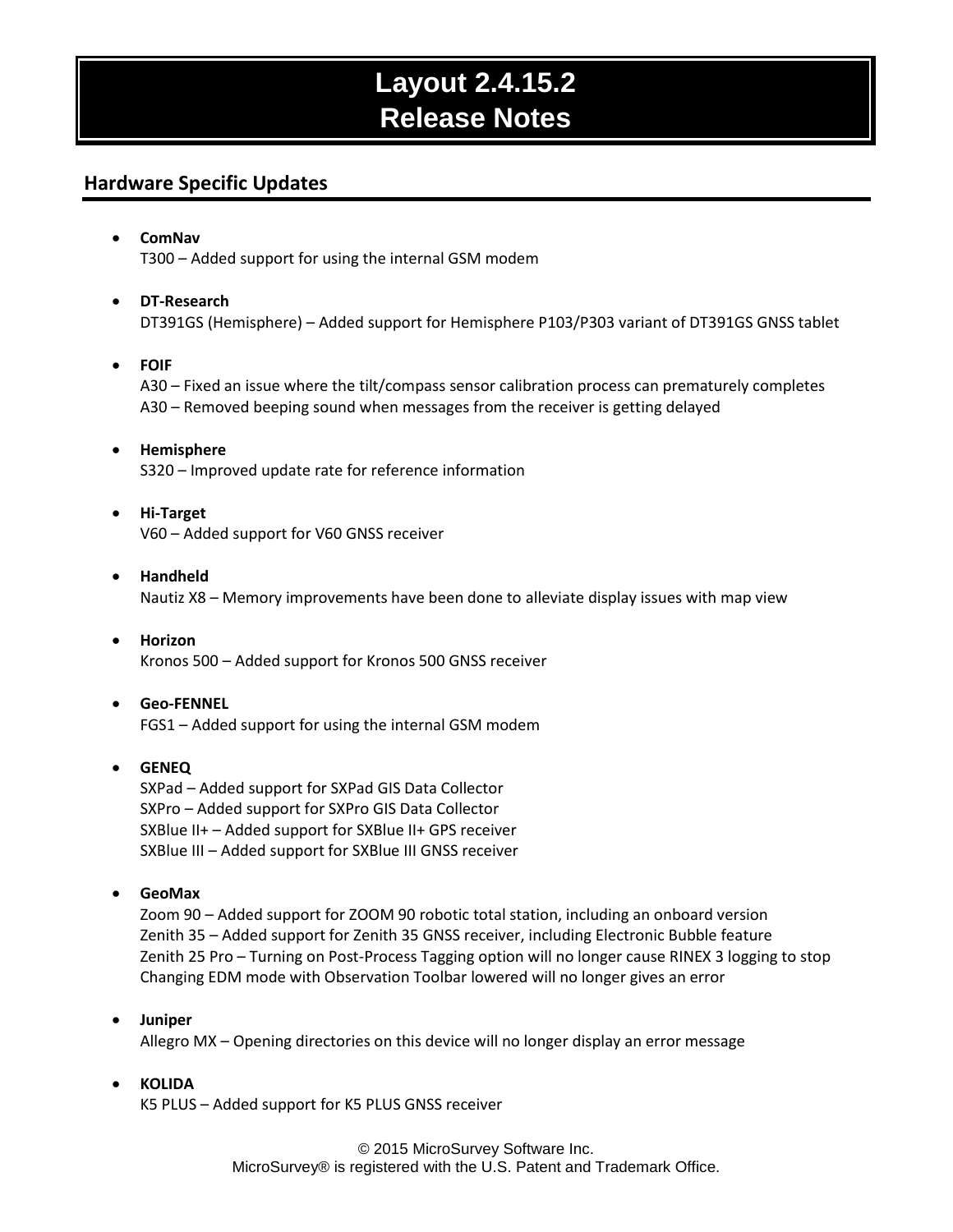# **KQ GEO**

M8 – Added support for RTCM 3.2 correction type

## **Laser Technology** TruePulse 200X – Added support for TruePulse 200X laser range finder MapStar TruAngle – Added support for MapStar TruAngle as a total station

## **Leica**

CS20 – Captivate auto-launch has been disabled Zeno 5 – Added support for Zeno 5 GIS data collector CS15 – Addressed a performance issue caused by 5.70 firmware while using RTCM3 correction type TCRP1205 – IR Tracking option will no longer cause distance measurement to stop Error message from total stations is now more specific Changing EDM mode with Observation Toolbar lowered will no longer gives an error

**NavCom**

SF-3040 – Added the ability to disable Network ID

- **PENTAX** W-1500 – Default EDM time out settings has been changed from 60s to 30s
- **Ruide** NOVA R6 – Added support for NOVA R6 GNSS receivers
- **SANDING**

T66 – Added support for T66 GNSS receivers

#### **Septentrio**

Altus APS3 & NR2 drivers have been regrouped into Septentrio category

- **Sokkia** SRX – The instrument will no longer get disconnected if prism is blocked
- **•** South

S86-2013 – Raw data logging has been added GALAXY G1 – Improved Electronic Bubble update rate

- **Stonex** S10 - Added support for S10 GNSS receivers
- **Texcel** TX10 – Added support for TX10 GNSS receivers TX08 – Added support for TX08 GNSS receivers